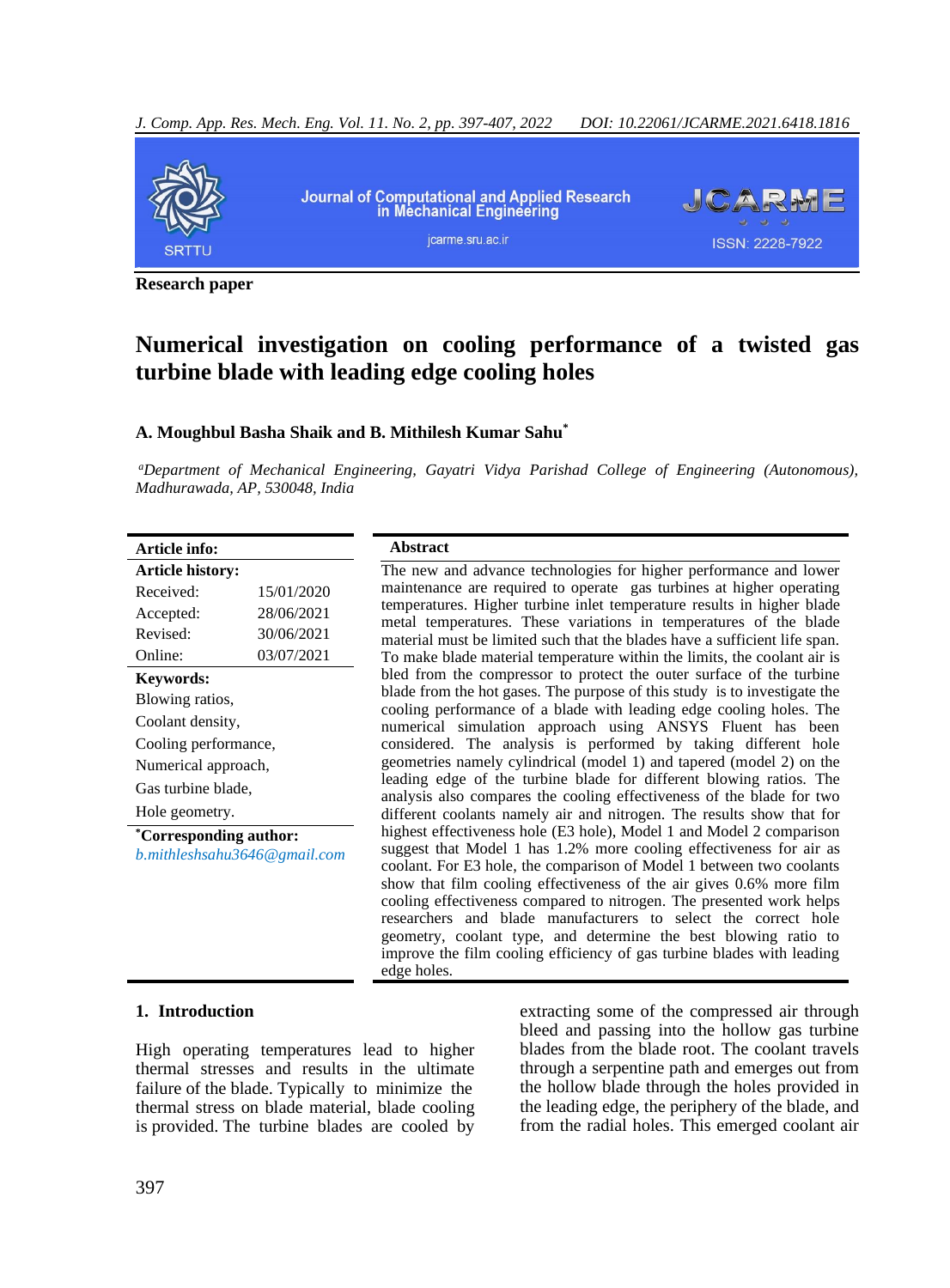creates a film of air that acts as a thermal barrier between mainstream hot gases and the metal surface of the turbine blade. The coolant thereafter mixes with the mainstream hot gases, which gives an advantage of a higher mass flow rate and results in greater power output during expansion in subsequent stages. Many numerical and experimental studies have been carried out on gas turbine blades used for metal temperature prediction. Schmidt et al. [\[1\]](#page-8-0) carried out an experiment on a plate with holes provided with 3 compound corners. The work reports the film cooling effect of circular holes and diffusion holes with a composite angle of 60° under flux variation on the plate. Chowdhury et al. [\[2\]](#page-8-1) performed some experiments on the film cooling with 3 different leadingedge models and also compared the 2 cooling configurations at 3 blowing ratios. They reported that the film cooling effectiveness with typical radial angle cylindrical holes increases with increasing bl[owing](#page-8-2) ratios. Nandakumar et al. [3] investigated the base temperature of a turbine blade when coolant is ejected from the trailing edge at a span-wise angle. They reported that the temperature reduction rate of the turbine blade without the cooling passages is 3.727% and for the blade with the cooling passages is 53.67%. Paregou[da a](#page-8-3)nd Rao [4] also carried out some experiments on a plate and reported that by increasing the exit angle of the cooling holes, the film effectiveness increases and this in turn reduces the metal surface temperature. Brahmaiah et al. [\[5\]](#page-8-4) conducted a heat transfer analysis on different types of gas turbine blades including blades with and without holes and blades with different numbers of cooling holes. The work stated that for a blade composed of 13 holes, the rate of the heat transfer was maximum, while the leading edge had the minimum temperature. The thermal and structural analysis of two different materials, namely chrome steel and Inconel718 were studied. It is found that the Inconel718 blade composed of 13 holes had the maximum heat flux, and the induced von misses stress and strain were within the allowable range. The y concluded that Inconel718 is better than chrome steel in blade material. Zeng, et al. [\[6\]](#page-8-5) examined the cooling effectiveness on 3 simplifications of the blade (straight blade Vs twisted blade, linear cascade Vs annular

398

cascade, and non-rotation Vs rotation). The result of the analysis showed that due to change in the geometry of straight and twisted blade, the stagnation line on the leading edge changed. It also reported that the pressure side had more cooling effectiveness compared to the suction side. Li et al. [7] experiment[ally](#page-8-6) studied the effects of injection angle and blowing ratio on the film cooling of the leading edge of a twisted gas turbine blade. The article reported that for an injection angles of 30° and 45°, as the BR (blowing ratio) increased, the average film cooling efficiency at all locations also increased. The main factors to improve efficiency were the angle of the hole to the surface and the distance between the holes. Bacci et al. [8] p[rese](#page-8-7)nted the numerical and experimental investigations on a gas turbine and concluded that metal temperature decreases as cooling flow increases. After a thorough literature review, the scope for the present work is identified. The authors in previous works [9- 15] have analy[zed](#page-8-8) [diff](#page-9-0)erent cooled gas turbine configurations on an exergoeconomic basis. All the configurations were analyzed with the air film cooling method of turbine blade cooling. Andrews et al. [16] experimentally com[pared](#page-9-1)  the effusion and transpiration cooling to determine the better choice between two. The primary factors for improving effectiveness were the hole angle in contradiction of the surface and spacing of the holes. In this regard Andrews et al. [17-19] reported the im[porta](#page-9-2)[nce](#page-9-3)  of discrete holes on film cooling effectiveness. Andrews et al. [18] experimentally analyze[d the](#page-9-4)  influence of hole size on cooling effectiveness for plate. They also analyzed the coolant density variation and the effect of same on cooling effectiveness [19]. Mendez et al[. \[20\]](#page-9-3) reported that [bou](#page-9-5)ndary layer developed by effusion and transpiration cooling differs from each other because in transpiration cooling impulse was much higher. Sinha et al. [21 and [22\]](#page-9-6) hav[e exp](#page-9-7)erimentally analyzed the effect of number of rows of cooling holes on cooling effectiveness. Laschet et al. [23] [and](#page-9-8) [24] [discu](#page-9-9)ssed numerical methods and used conjugate codes to simulate an array of smallsized effusion cooling holes. Sasaki et al. [\[25\]](#page-9-10) reported the adiabatic cooling effect of a single hole and multiple rows of holes, and compared them with the help of an infrared thermal imaging camera, and compared the results with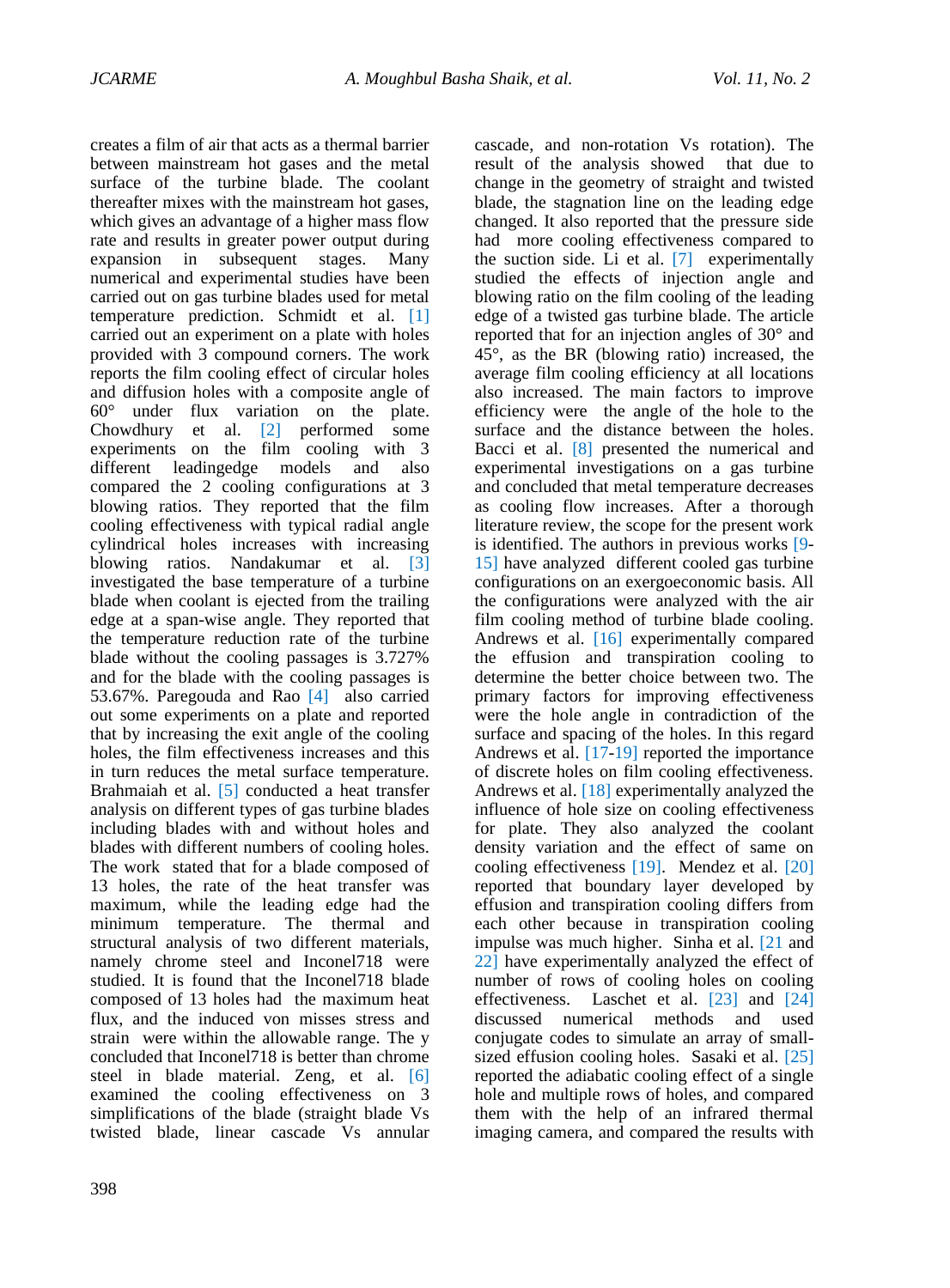the superposition model. Metzger et al. [\[26\]](#page-9-11) studied an aluminum plate with small cooling holes for in-line and staggered arrangement through experiments,  $p / D = 4.8$ . Eckert [\[27\]](#page-9-12) studied the leading edge area of the blade with 11 rows of cooling holes. Mayle et al. [\[28\]](#page-9-13) experimented by replacing the cooling holes with heat sinks. The results obtained were not found to be at a satisfactory level. Ekkad et al. [\[29\]](#page-9-14) analyzed the effect of density for orientation angles of 0°, 45°, & 90° and stated that compound angle injection provides higher cooling effectiveness. Mehendale et al. [\[30\]](#page-9-15) have reported the turbulence effect on leading edge heat transfer.

The review of literature in the field suggests that researchers have performed the experimental and numerical analysis on a flat plate instead of a real gas turbine blade. In this regard, the present work numerically investigated the twisted gas turbine blade incorporating leading edge cooling holes. The work examined the effect of change in hole geometry (cylindrical holes and tapered holes) for the same angle of inclination. The study compares the two aforesaid models based on cooling effectiveness for varying blowing ratios. The present work also analyses the film cooling effectiveness for two different coolants namely air and nitrogen. The novelty of this work is to perform the analysis of unique models (Model 1 cylindrical holes and Model 2 trapezoidal holes for the same angle of inclination). The work reported the unique results and has significant scientific merits as the presented results can be used as a helpful source of knowledge for power utility developers.

# **2. Geometry creation**

A new turbine blade was created using the Eppler airfoil code. In the creation of a twisted turbine blade: first, all points were plotted on 3 dimensional space and by the cross wire, all points were joint to achieve the geometry. [Fig.](#page-3-0)  [1](#page-3-0) shows the blade with leading edge holes. It also presents the top and bottom view of the blade profile showing the leading amd trailing edge; and pressure and suction side of the blade. A total of 20 leading edge cooling holes with two different geometric hole profiles/models (cylindrical holes and tapered holes) were considered. The diameter of the cylindrical hole is 0.375mm while the diameters of tapered holes are 0.375mm and 0.250mm. The twisted blade model has a twisted profile in the radial direction with a total angle of twist of 7°. [Fig. 2](#page-3-1) shows the hole positioning and the difference between model 1 and model 2. The computational domain consists of the mainstream fluid flow passage, the leading edge cooling holes, and the radial cooling holes which act as plenums for coolant. They are presented in [Fig.](#page-3-2) 3.

# **3. Modelling and boundary conditions**

*3.1.Model selection*

The Standard k–ε model has been implemented for the investigation. This model is widely used for turbulent flow conditions in CFD simulation to simulate the average flow characteristics. This is a two-equation model that provides a general description of turbulence through two transport equations. The original motivation of the k-ε model is to improve the mixing length model and find an algebraic method to algebraically specify the turbulence length scale in the medium to high complexity flow. The adopted blade material is Inconel 718. The operational parameters are tabulated in [Table 1.](#page-4-0) The blowing ratio is the mass flux ratio of coolant stream and mainstream hot gases. [Fig.](#page-4-1) 4 is a schematic representation of the blowing ratio. Mathematically, it is represented in [Eq.](#page-2-0)  [\(1\)](#page-2-0) as below:

<span id="page-2-0"></span>
$$
B\text{lowing Ratio (BR)} = \frac{(\rho_c \times U_c)}{(\rho_\infty \times U_\infty)}\tag{1}
$$

where,

 $U_{\infty} = 262$  m/s U<sup>c</sup> will be calculated based on assumed blowing ratio

 $\rho_{\infty} = 0.275$  kg/m<sup>3</sup>  $\rho_c = 0.456 \text{ kg/m}^3$ 

# *3.2.Governing equations*

The three basic governing equations (continuity, momentum and energy) are considered to simulat the problem. Along with these equations the turbulent equations are used to simulate turbulent flow.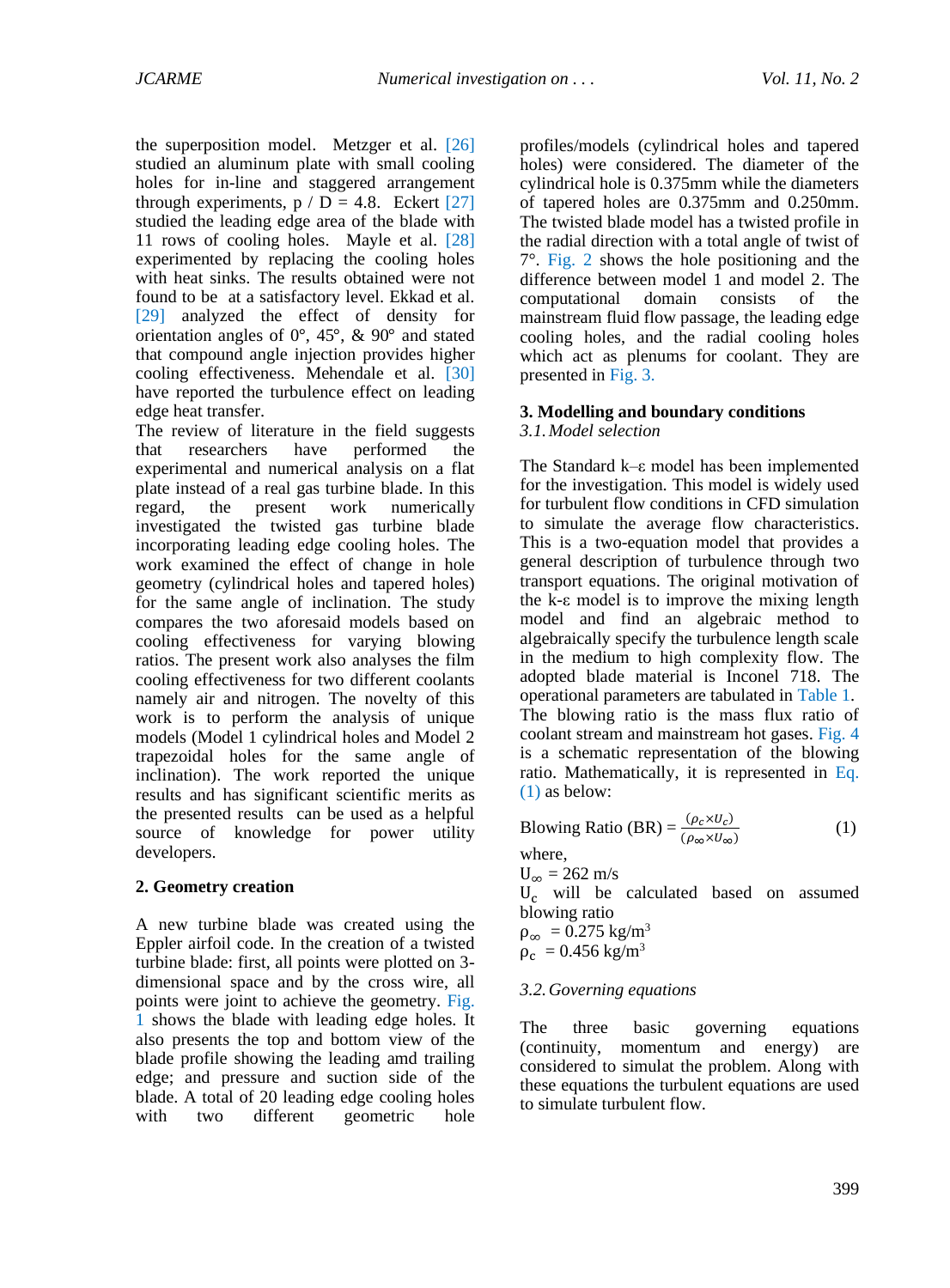



<span id="page-3-0"></span>

**Fig. 2.** Details of model 1 and model 2 with hole positions.

<span id="page-3-1"></span>

<span id="page-3-2"></span>**Fig. 3.** Isometric view of a turbine blade with enclosure dimensions.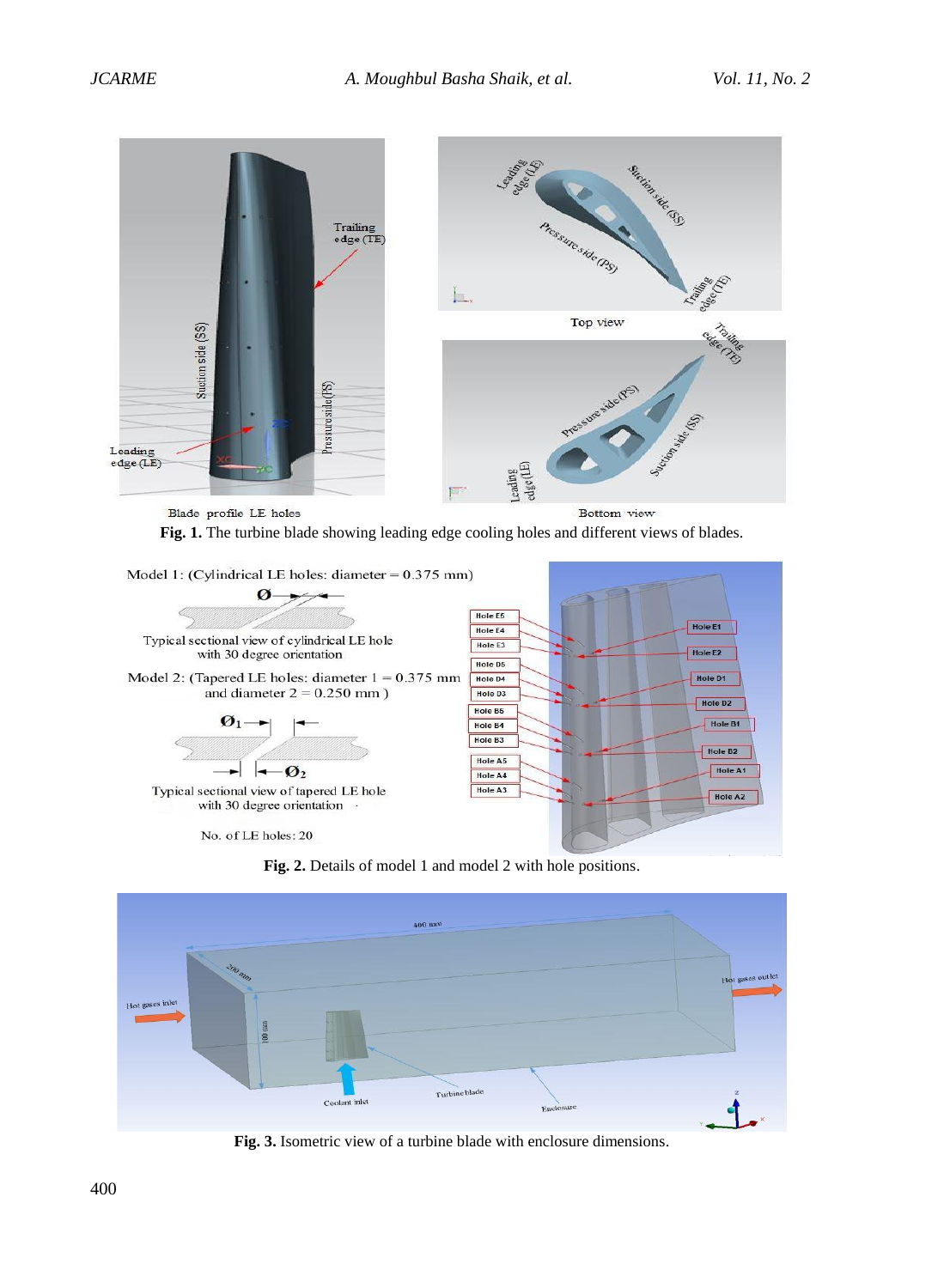| реггоннансе анатуму.           |                  |      |
|--------------------------------|------------------|------|
| Parameter                      | Value            | Unit |
| Ratio of mainstream to coolant | 2:1              |      |
| temperature                    |                  |      |
| Mainstream inlet temperature   | 1273             | K    |
| Coolant inlet temperature      | 773              | K    |
| <b>Blowing ratios</b>          | 0.9, 1, 1.1, 1.2 |      |
| Mainstream inlet Reynolds      | 200000           |      |
| number                         |                  |      |

<span id="page-4-0"></span>**Table 1.** Operational parameters for film-cooling performance analysis.



**Fig. 4.** Blowing ratio model.

<span id="page-4-1"></span>The equations are formulated by taking the assumptions of inviscid dissipation, incompressible and steady flow and in the end by taking the buoyancy effects into consideration. The governing Eqs.  $(2-4)$  are as follows

Continuity equation:

<span id="page-4-2"></span>
$$
\nabla \cdot (\rho u) = 0 \tag{2}
$$

Momentum equation:

$$
\left(u \cdot \rho \nabla\right)u + \frac{1}{\rho} \nabla p - v \nabla^2 u = 0\tag{3}
$$

Energy equation:

$$
\rho c_p (u \cdot \rho \nabla T) - k \nabla^2 T = 0 \tag{4}
$$

#### *3.3.Mesh quality*

Mesh is done in ANSYS meshing. The mesh on the turbine blade is tetrahedral elements. The mainstream hot gases that have tetrahedral elements with inflation (sub-layers) are used near the turbine blades and mainstream hot gases interface. Five inflation layers are used to get fine results. The cold gas fluid interface is the combination of tetrahedral grids and hexahedron elements to get the highest quality of results at boundary layers. The total numbers of elements are 212969 and a grid independence test is performed.

### *3.4.Film cooling effectiveness ( )*

It is a non-dimensional parameter used to determine the film cooling performance. It is given by Eq.  $(5)$  as below:

<span id="page-4-3"></span>
$$
\eta = \frac{(T_m - T_{aw})}{(T_m - T_c)}\tag{5}
$$

#### *3.5.Grid independence*

In the present work, one of the models has been tested for grid independence to find the optimal number of elements which can provide optimal solution of the problem. Having optimal number of elements also results in reduction in simulation time. The grid convergence test was performed for model 1 with a blowing ratio of 1. The test was carried out by changing the mesh size by body size operation of the components, and by comparing the results of the adjacent wall temperature of the turbine blade.

#### *3.6. Solution convergence*

Solution convergence is one of the most important tests to check the feasibility and accuracy of the results of the analysis. In this particular work, the convergence is achieved for model 1 and model 2 respectively in a limited number of iterations.

#### **4. Results and discussion**

In this work, the spanwise film cooling effectiveness was numerically analyzed to study the effects of blowing ratios and variation of coolant densities at the leading edge of the twisted gas turbine blade. The horizontal ordinate represents the geometric distance along the X-Plane measured from the centerline.

The negative value represents the holes at the pressure side and a positive value represents the holes at the suction side. The vertical abscissa η represents the Film cooling effectiveness at the leading edge of the blade. [Fig. 5](#page-5-0) depicts the dynamics of the flow and the streamlines for gas turbine blade cooling. [Fig. 6](#page-5-1) shows the temperature distribution for both models, i.e. for cylindrical holes and tapered holes for a blowing ratio of 1.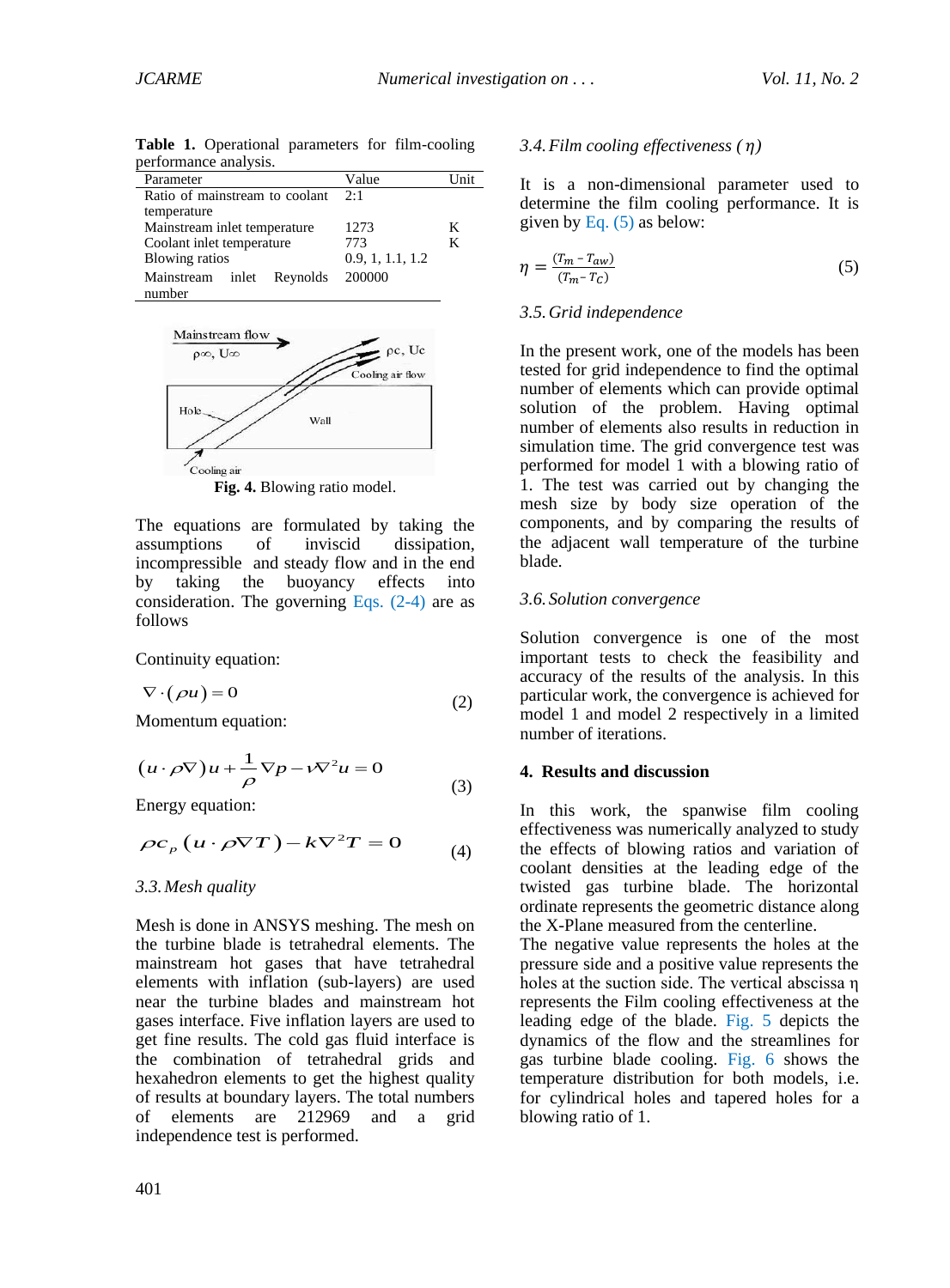

**Fig. 5.** Streamlines for gas turbine blade cooling.

<span id="page-5-0"></span>

**Fig. 6.** Temperature distribution: (a) model 1 and (b) model 2 for blowing ratio of 1.

### <span id="page-5-1"></span>*4.1. The positioning of leading edge holes for model 1 and model 2*

[Table 2](#page-5-2) shows the positioning of leading edge holes for model 1 and model 2.

#### <span id="page-5-2"></span>*4.2. Effect of blowing ratios*

[Fig. 7](#page-7-0) depicts the variation of film cooling effectiveness for different blowing ratios considered (0.9, 1.0, 1.1, and 1.2 for Model 1). The arrows shown in [Fig. 7](#page-7-0) show the location of the hole on the leading edge of the blade. [Fig. 7](#page-7-0) shows that when the blowing ratio increases from 0.9 to 1.1, the efficiency

increases, and then when the blowing ratio is 1.2, a slight decrease in efficiency is observed. As the blowing ratio increases, the momentum of the coolant jet increases and gradually it becomes equal to the momentum of the mainstream. Therefore, the traces of the coolant jet can better withstand the pressure of the main flow, so that the coolant jet can be ejected, thereby playing a better protective effect. The membrane effectiveness decreases on the pressure side, tends to increase when stagnant, and then decreases again when it reaches the suction side of the blade. Compared with the suction side, the film cooling effect has a greater influence on the pressure side.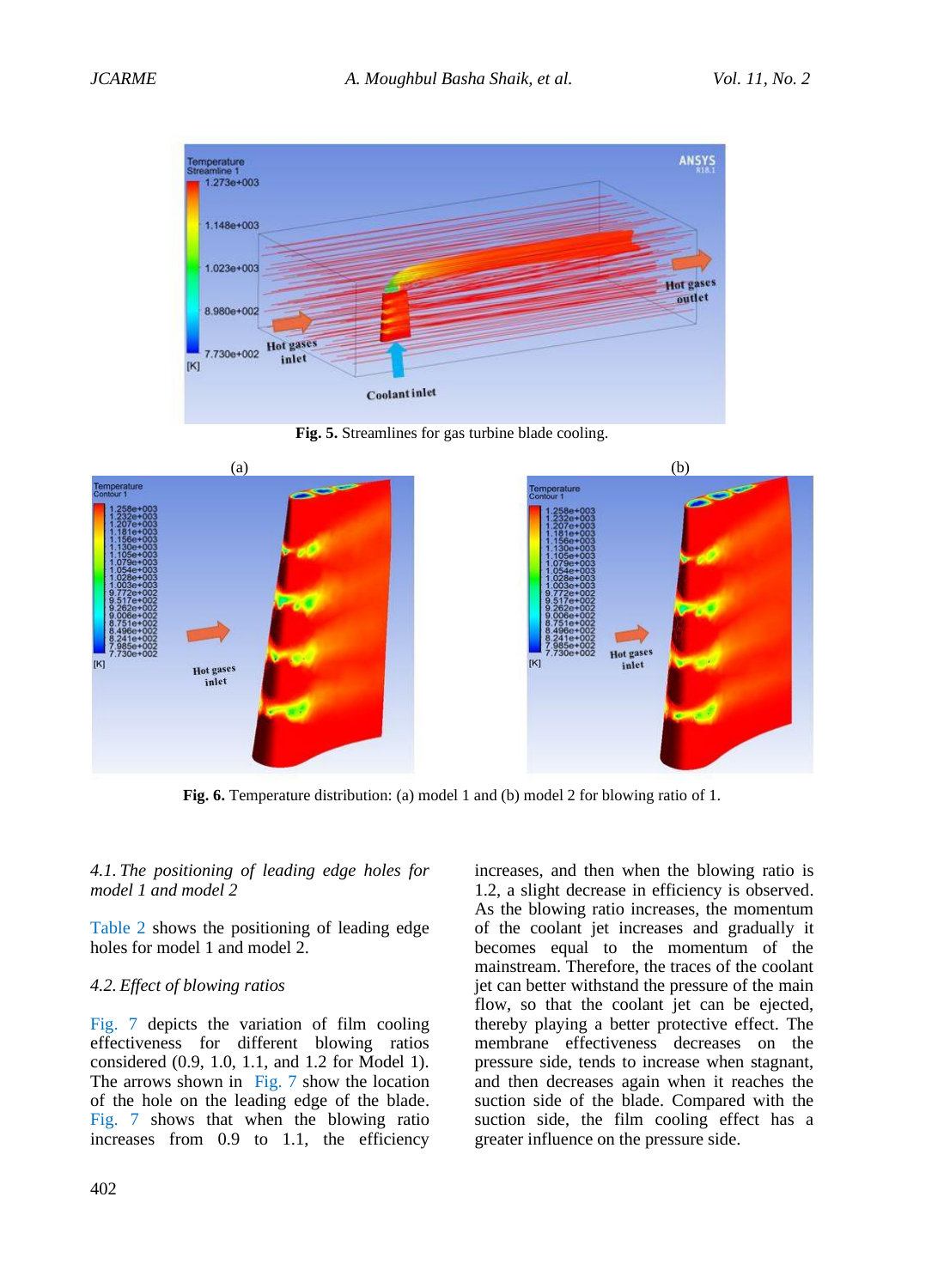[Fig.](#page-7-1) 8 shows the effect of varying blowing ratios (0.9 to 1.2 for Model 1) on film cooling effectiveness. The holes of model 1 are arranged as per their geometric distance from negative to positive (See [Table 2\)](#page-5-2). The distance zero represents the stagnation line for models. Negative geometric distances represent the pressure side while positive distances denote the suction side of the blade. From [Fig. 8,](#page-7-1) it can be seen that with increasing blowing ratio the film cooling effectiveness also increases. This increase is limited for a blowing ratio of 0.9 to 1.1 and it starts decreasing for the presented model. The highest peak was observed at the stagnation line of E3 hole for cooling effectiveness. The film cooling efficiency decreases on the pressure side, tends to increase when stagnant, and then decreases again when it reaches the suction side of the blade.

In [Fig.](#page-7-2) 9, the variation of cooling effectiveness for tapered holes is presented for varying blowing ratios (0.9 to 1.2). [Fig. 9](#page-7-2) shows the cooling effectiveness of each hole positioned at a different geometric distance. The effectiveness curve resembles the same nature as in model 1 with lower magnitudes.

In [Fig.](#page-7-2) 9, the variation of cooling effectiveness for tapered holes is presented for varying blowing ratios  $(0.9 \text{ to } 1.2)$ . [Fig. 9](#page-7-2) shows the cooling effectiveness of each hole positioned at

a different geometric distance. The effectiveness curve resembles the same nature as in model 1 with lower magnitudes. From [Fig.](#page-7-2)  [9,](#page-7-2) it can be seen that with increasing the blowing ratio, the film cooling effectiveness increases up to BR value of 1.1 and afterward it starts decreasing. The highest peak was observed at the stagnation line of E3 hole for cooling effectiveness. The film cooling efficiency decreases on the pressure side, tends to increase when stagnant, and then decreases again when it reaches the suction side of the blade.

[Fig.](#page-7-3) 10 depicts the variation of film cooling effectiveness for tapered holes with varying BR of 0.9 to 1.2. The pressure and suction sides are defined based on negative and positive geometric distances. The curve shows, the same trend as shown for model 1 with slightly lower values of film cooling effectiveness. [Fig. 10](#page-7-3) shows that when the blowing ratio increases from 0.9 to 1.1, the effectiveness increases, and then, when the BR is 1.2, a slight decrease in effectiveness is observed. Hole E3 shows the highest peak of film cooling effectiveness at the stagnation line. The film cooling efficiency on the pressure side decreases and tends to increase when stagnant, and then decreases again when it reaches the suction side of the blade.

| S. no.         | Hole name      | Model 1 (cylindrical LE holes) | Model 2 (tapered LE holes) |
|----------------|----------------|--------------------------------|----------------------------|
|                |                | geometric distance X (mm)      | geometric distance X (mm)  |
|                | A1             | $-3.9352$                      | $-3.9354$                  |
| $\overline{c}$ | A <sub>2</sub> | $-3.6798$                      | $-3.6767$                  |
| 3              | B1             | $-3.3351$                      | $-3.3351$                  |
| 4              | B <sub>2</sub> | $-2.9767$                      | $-2.9766$                  |
| 5              | D <sub>1</sub> | $-2.7050$                      | $-2.7050$                  |
| 6              | D <sub>2</sub> | $-2.3009$                      | $-2.3007$                  |
| 7              | E1             | $-1.9336$                      | $-1.9336$                  |
| 8              | E <sub>2</sub> | $-1.5039$                      | $-1.5037$                  |
| 9              | A <sub>3</sub> | $-0.8870$                      | $-0.8870$                  |
| 10             | B <sub>3</sub> | $-0.3423$                      | $-0.3426$                  |
| 11             | D <sub>3</sub> | 0.0903                         | 0.0895                     |
| 12             | E3             | 0.5386                         | 0.5373                     |
| 13             | A4             | 2.3059                         | 2.3059                     |
| 14             | E4             | 2.4212                         | 2.4204                     |
| 15             | <b>B</b> 4     | 2.5242                         | 2.5238                     |
| 16             | D <sub>4</sub> | 2.9242                         | 2.9238                     |
| 17             | E5             | 3.6830                         | 3.6828                     |
| 18             | D <sub>5</sub> | 4.2268                         | 4.2266                     |
| 19             | B <sub>5</sub> | 4.5557                         | 4.5556                     |
| 20             | A <sub>5</sub> | 4.7178                         | 4.7176                     |

**Table 2.** Leading edge hole positions for model 1 and model 2.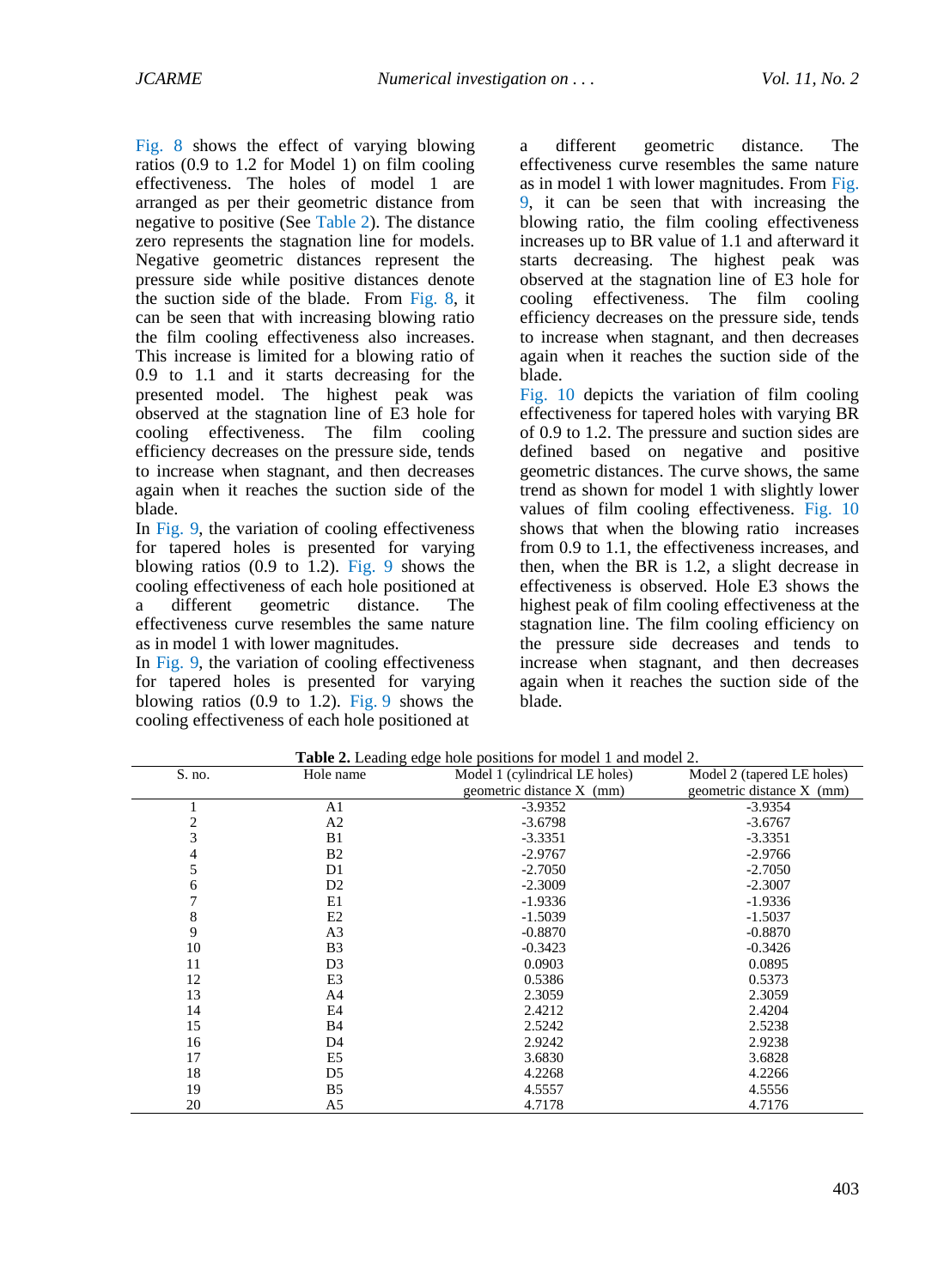

<span id="page-7-0"></span>**Fig. 7.** Film cooling effectiveness vs blade geometric distance with varying blowing ratio for cylindrical LE holes with air as coolant.



<span id="page-7-1"></span>**Fig. 8.** Film cooling effectiveness vs blade geometric distance with varying blowing ratio for cylindrical LE holes with nitrogen as a coolant.



**Fig. 9.** Film cooling effectiveness vs blade geometric distance with varying blowing ratio for tapered LE holes with air as coolant.



<span id="page-7-3"></span>**Fig. 10.** Film cooling effectiveness vs blade geometric distance with varying blowing ratio for tapered LE holes with nitrogen as a coolant.



<span id="page-7-4"></span>Fig. 11. Film cooling effectiveness vs blowing ratio for cylindrical LE holes with nitrogen as a coolant (validation graph).

#### <span id="page-7-2"></span>*4.3. Effect of coolant densities*

- It has been observed that the film cooling effectiveness is more for higher density coolants compared to lower density coolant.
- In present work, air as a coolant is showing greater effectiveness as compared to the nitrogen as a coolant.

#### *4.4. Validation of results*

As shown in [Fig. 11,](#page-7-4) the present work is validated with Hai-wang Li et al's [\[7\]](#page-8-6) work on a twisted gas turbine blade with nitrogen as a coolant. The results are compared for cooling effectiveness with varying blowing ratio and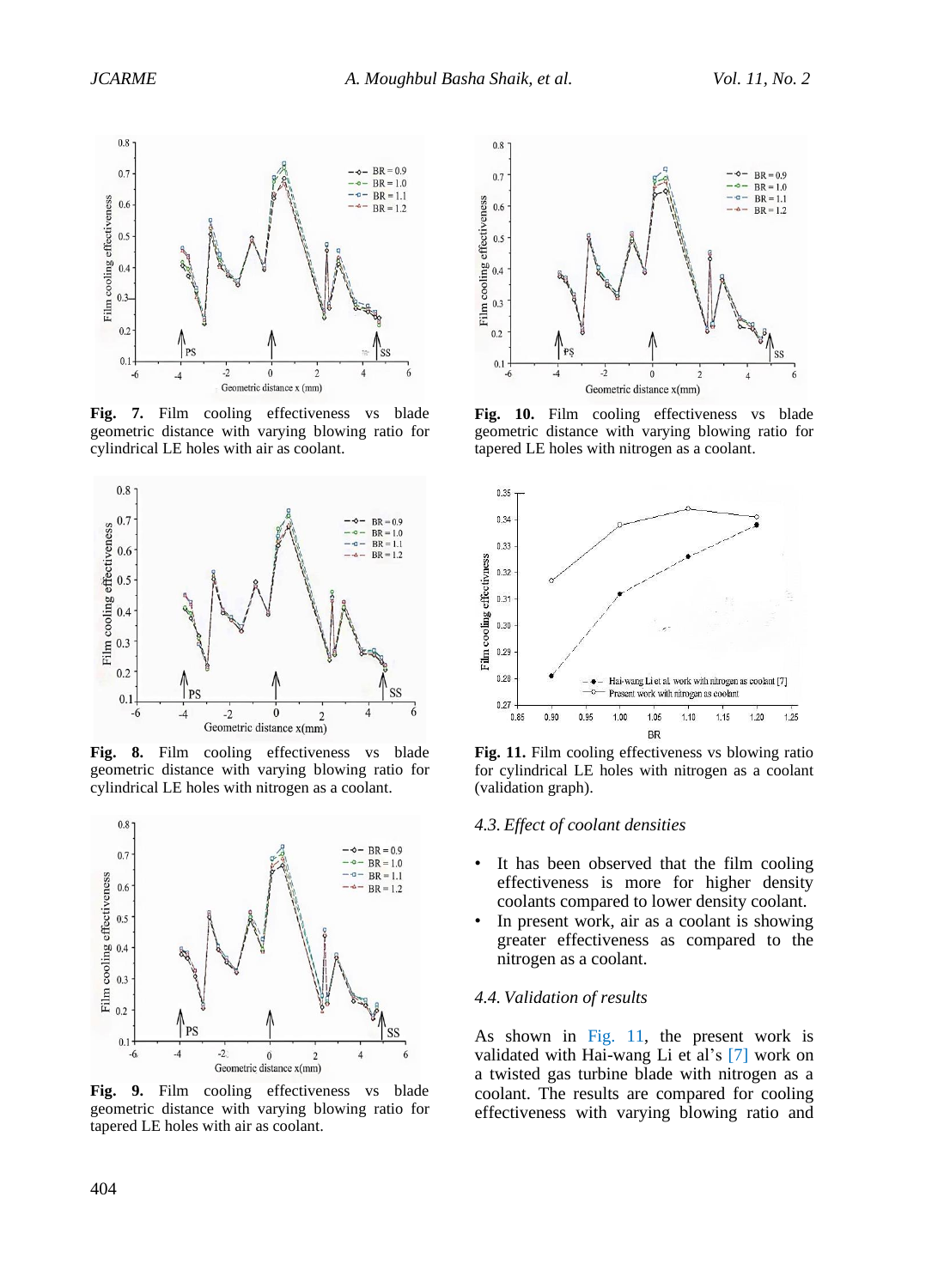were found to be within an acceptable limit, with the highest percentage of error 12.81%.

## **5. Conclusions**

The numerical simulation has been performed and results have been discussed. To provide insight information, the major conclusions are drawn and presented as follows:

- Different blowing ratios studied (0.9 to 1.2) were taken for analysis with two different coolants namely air and nitrogen.
- The film cooling efficiency of the blade increases upto a specific level of blowing ratio (here, 1.1), and then begins to decrease.
- As the density of the coolant increases, the efficiency of film cooling also increases.
- Here, it is found that a cylindrical hole provides better spanwise film cooling effect than a tapered hole. Ccoolant as air has better spanwise cooling when compared with nitrogen for both the models.
- Considering E3 hole (the most effective hole), the cooling efficiency of the cylindrical LE hole using air as the coolant is 1.2% higher than that of the tapered LE hole using air as the coolant.
- Comparing hole E3 of Model 1 (cylindrical LE hole) between the two coolants shows that the film cooling efficiency of air as a coolant is 0.6% higher than that of nitrogen as a coolant.

The articles discussed here will provide a useful source of knowledge for researchers and gas turbine blade designers in the field. The methodology given will help them to simulate the conditions and to get information regarding the coolant type and best blowing ratio; and to determine the correct hole geometry for improving the cooling effectiveness of GT blades with LE holes.

## **References**

- <span id="page-8-0"></span>[1] D. L. Schmidt, B. Sen and D. G. Bogard, "Film cooling with compound angle holes: adiabatic effectiveness", *J. Turbomach.,* Vol. 118, No. 8, pp. 807– 813, (2016).
- <span id="page-8-1"></span>[2] N. H. K. Chowdhury, S. A. Qureshi, M. Zhang and J. C. Han, "Influence of turbine blade leading edge shape on film cooling with cylindrical holes", *Int. J.*

*Heat Mass Trans.*, Vol. 115, No. 1, pp. 895-908, (2017).

- <span id="page-8-2"></span>[3] N. Nandakumar and N. S. Moorthi, "Performance analysis of gas turbine blade cooling by CFD", *IJAMPE*, Vol. 1, No. 4, pp. 3-9, (2015).
- <span id="page-8-3"></span>[4] S. Paregouda and T. Rao, "CFD simulation on gas turbine blade and effect of hole shape on leading edge film cooling effectiveness", *IJMER*, Vol. 3, No. 4, pp. 2066-2072, (2013).
- <span id="page-8-4"></span>[5] H. Brahmaiah and M. Lava Kumar, "Heat transfer analysis of gas turbine blade through cooling holes", *IJCER,*  Vol. 4, No. 7, pp. 72-79, (2014).
- <span id="page-8-5"></span>[6] L. Zeng, P. Chen, X. Li, J. Ren and H. Jiang, "Influence of simplifications of blade in gas turbine on film cooling performance", *Appl. Therm. Eng.*, Vol. 128, No. 1, pp. 877–886, (2018).
- <span id="page-8-6"></span>[7] H. wang Li, F. Han, Z. yu Zhou, Y. wen Ma and Z. Tao, "Experimental investigations of the effects of the injection angle and blowing ratio on the leading-edge film cooling of a rotating twisted turbine blade", *Int. J. Heat Mass Trans.*, Vol. 127, No. 1, pp. 856-869, (2018).
- <span id="page-8-7"></span>[8] T. Bacci, [A. Gamannossi](https://www.sciencedirect.com/science/article/pii/S1876610217337591#!), [L. Mazzei,](https://www.sciencedirect.com/science/article/pii/S1876610217337591#!) [A.](https://www.sciencedirect.com/science/article/pii/S1876610217337591#!)  [Picchi,](https://www.sciencedirect.com/science/article/pii/S1876610217337591#!) [L. Winchler,](https://www.sciencedirect.com/science/article/pii/S1876610217337591#!) [C. Carcasci,](https://www.sciencedirect.com/science/article/pii/S1876610217337591#!) [A.](https://www.sciencedirect.com/science/article/pii/S1876610217337591#!)  [Andreini,](https://www.sciencedirect.com/science/article/pii/S1876610217337591#!) [L. Abba](https://www.sciencedirect.com/science/article/pii/S1876610217337591#!) and [S.Vagnoli,](https://www.sciencedirect.com/science/article/pii/S1876610217337591#!) "Experimental and CFD analysis of a highly-loaded gas turbine blade", *Energy Procedia*, Vol. 126, No. 1, pp. 770-777, (2017).
- <span id="page-8-8"></span>[9] M. K. Sahu and Sanjay, "Investigation of the effect of air film blade cooling on thermoeconomics of gas turbine based power plant cycle", *Energy,* Vol. 115, No. 1, pp. 1320-1330, (2016).
- [10] M. K. Sahu and Sanjay, "Comparative exergoeconomic analysis of basic and reheat gas turbine with air film blade cooling", *Energy,* Vol. 132, No. 1, pp. 160-170, (2017).
- [11] M. K. Sahu and Sanjay, "Exergoeconomic investigation of power utility based on air film blade cooled gas turbine cycle", *Appl. Therm. Eng.,* Vol. 122, No. 1, pp. 738-746, (2017).
- [12] M. K. Sahu and Sanjay,"Thermoeconomic investigation of power utilities: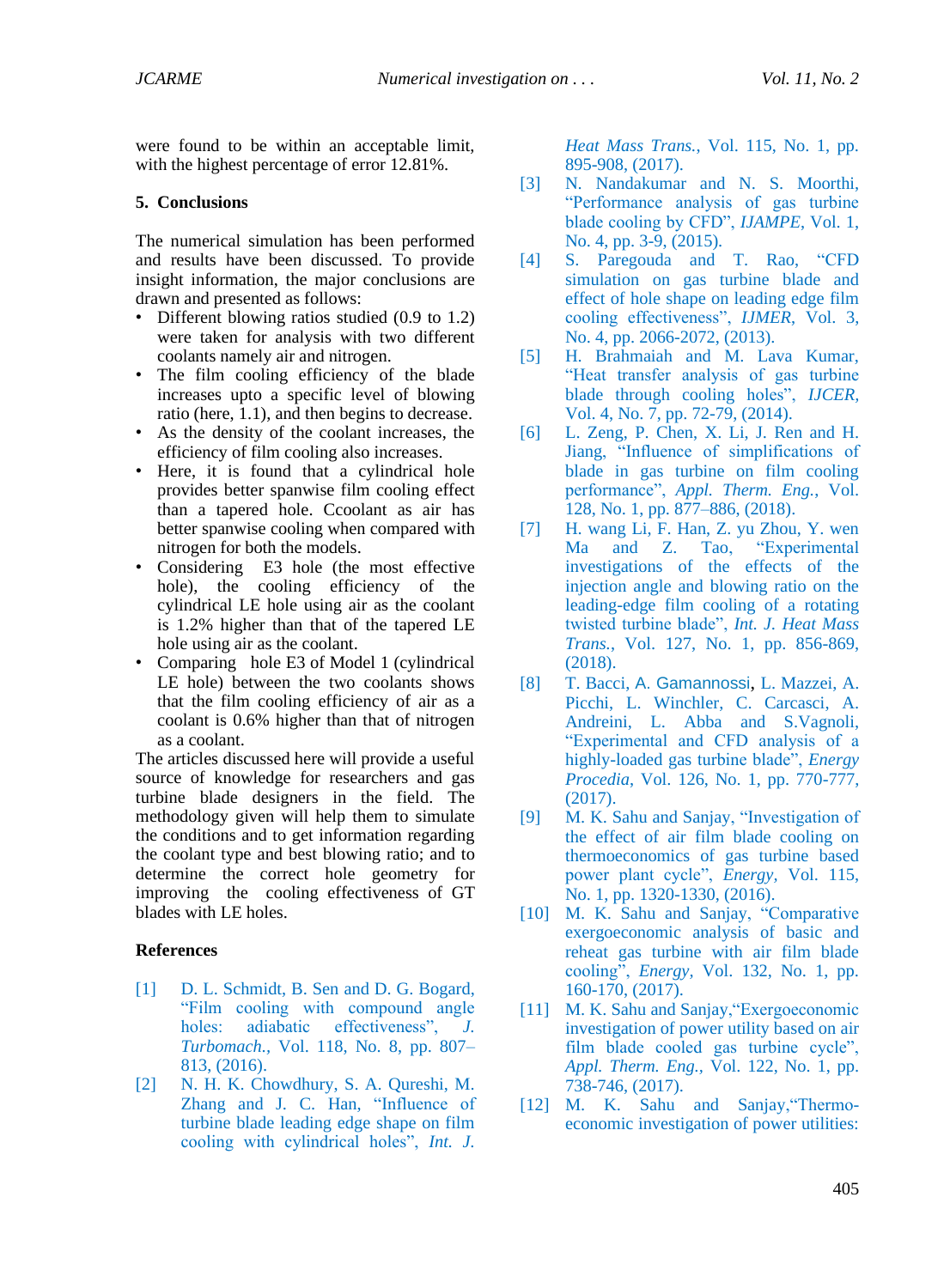intercooled recuperated gas turbine cycle featuring cooled turbine blades", *Energy*, Vol. 138, No. 1, pp. 490-499, (2017).

- [13] M. K. Sahu and Sanjay, "Comparative exergoeconomics of power utilities: aircooled gas turbine cycle and combined cycle configurations", *Energy,* Vol. 139, No. 1, pp. 42-51, (2017).
- [14] M. K. Sahu and Sanjay, "Thermoeconomic investigation of basic and intercooled gas turbine based power utilities incorporating air-film blade cooling", *J Clean. Prod.*, Vol. 170, No. 1, pp. 842-856, (2018).
- <span id="page-9-0"></span>[15] M. K. Sahu, T. Choudhary and Y. Sanjay, "Thermoeconomic investigation of different gas turbine cycle configurations for marine application", *SAE Technical Papers*, Vol. 2016 Oct., No. 1, pp. 1-7, (2016)**.**
- <span id="page-9-1"></span>[16] G. E. Andrews, M. L. Gupta and M. C. Mcpadi, "Full coverage discrete hole film cooling: cooling effectiveness", *Int. J. Turbo. Jet Eng.,* Vol. 2, No. 3, pp. 199– 212, (1985).
- <span id="page-9-2"></span>[17] G. E. Andrews, A. A. Asere, M. L. Gupta and M. C. Mkpadi, "Full coverage discrete hole film cooling: the influence of hole size", *Int. J. Turbo Jet Eng.,* Vol. 2, No. 3, pp. 213–225, (1985).
- <span id="page-9-4"></span>[18] G. E. Andrews and M. C. Mkpadi, "Full coverage discrete hole wall cooling: discharge coefficients", *J. Eng. Gas Turbines Power,* Vol. 106, No. 1, pp. 183–192, (1984).
- <span id="page-9-3"></span>[19] G. E. Andrews, A. A. Asere, M. C. Mkpadi and A. Tirmahi, 'Transpiration cooling contribution of film cooling to the overall cooling effectiveness", *Int. J. Turbo Jet Eng.,* Vol. 3, No. 2, pp. 245– 256, (1986).
- <span id="page-9-5"></span>[20] S. Mendez and F. Nicoud, "An adiabatic homogeneous model for the flow around a multi-perforated plate", *AIAA J.*, Vol. 46, No. 10, pp. 2623–2633, (2008).
- <span id="page-9-6"></span>[21] A. K. Sinha, D. G. Bogard and M. E. Crawford, "Film cooling effectiveness downstream of a single row of holes with

varying density ratio, *J. Turbomach.,* Vol. 113, No. 2, pp. 442–449, (1991).

- <span id="page-9-7"></span>[22] A. K. Sinha, D. G. Bogard and M. E. Crawford, "Gas turbine film cooling: flowfield due to a second row of holes", *J. Turbomach*., Vol. 113, No. 3, pp. 450– 456, (1991).
- <span id="page-9-8"></span>[23] G. Laschet, "Homogenization of the fluid flow and heat transfer in transpiration cooled multi-layer plates", *J. Comput. Appl. Math.*, Vol. 168, No. 2, pp. 277– 288, (2004).
- <span id="page-9-9"></span>[24] G. Laschet, R. Krewinkel, P. Hul and D. Bohn, "Conjugate analysis and effective thermal conductivities of effusion-cooled multilayer blade sections", *Int. J. Heat Mass Transfer*, Vol. 57, No. 2, pp. 812– 821, (2013).
- <span id="page-9-10"></span>[25] M. Sasaki, K. Takahara, T. Kumagai and M. Hamano, "Film cooling effectiveness for injection from multirow holes", *J. Eng. Power*, Vol. 101, No. 1, pp. 101– 108, (1979).
- <span id="page-9-11"></span>[26] D. E. Metzger, D. I. Takeuchi and P. A. Keunstler, "Effectiveness and heat transfer with full coverage film cooling", *J. Eng. Power*, Vol. 95, No. 3, pp. 180– 184, (1973).
- <span id="page-9-12"></span>[27] E. R. G. Eckert, "Analysis of film cooling and full-coverage film cooling of gas turbine blades", *J. Eng. Gas Turbines Power*, Vol. 106, No. 1, pp. 206–213, (1984).
- <span id="page-9-13"></span>[28] R. E. Mayle and F. J. Camarata, "Multihole cooling film effectiveness and heat transfer", *J. Heat Transfer,* Vol. 97, No. 4, pp. 534–538, (1975).
- <span id="page-9-14"></span>[29] S. Ekkad, D. Zapata and J.-C. Han, "Film effectiveness over a flat surface with air and co2 injection through compound angle holes using a transient liquid crystal image method," *J. Turbomach*., Vol. 119, No. 3, pp. 587–593, (1997).
- <span id="page-9-15"></span>[30] A. B. Mehendale, J. C. Han and S. Ou, "Influence of high mainstream turbulence on leading edge heat transfer," *J. Heat Transfer*, Vol. 113, No. 4, pp. 843-850, (1991).